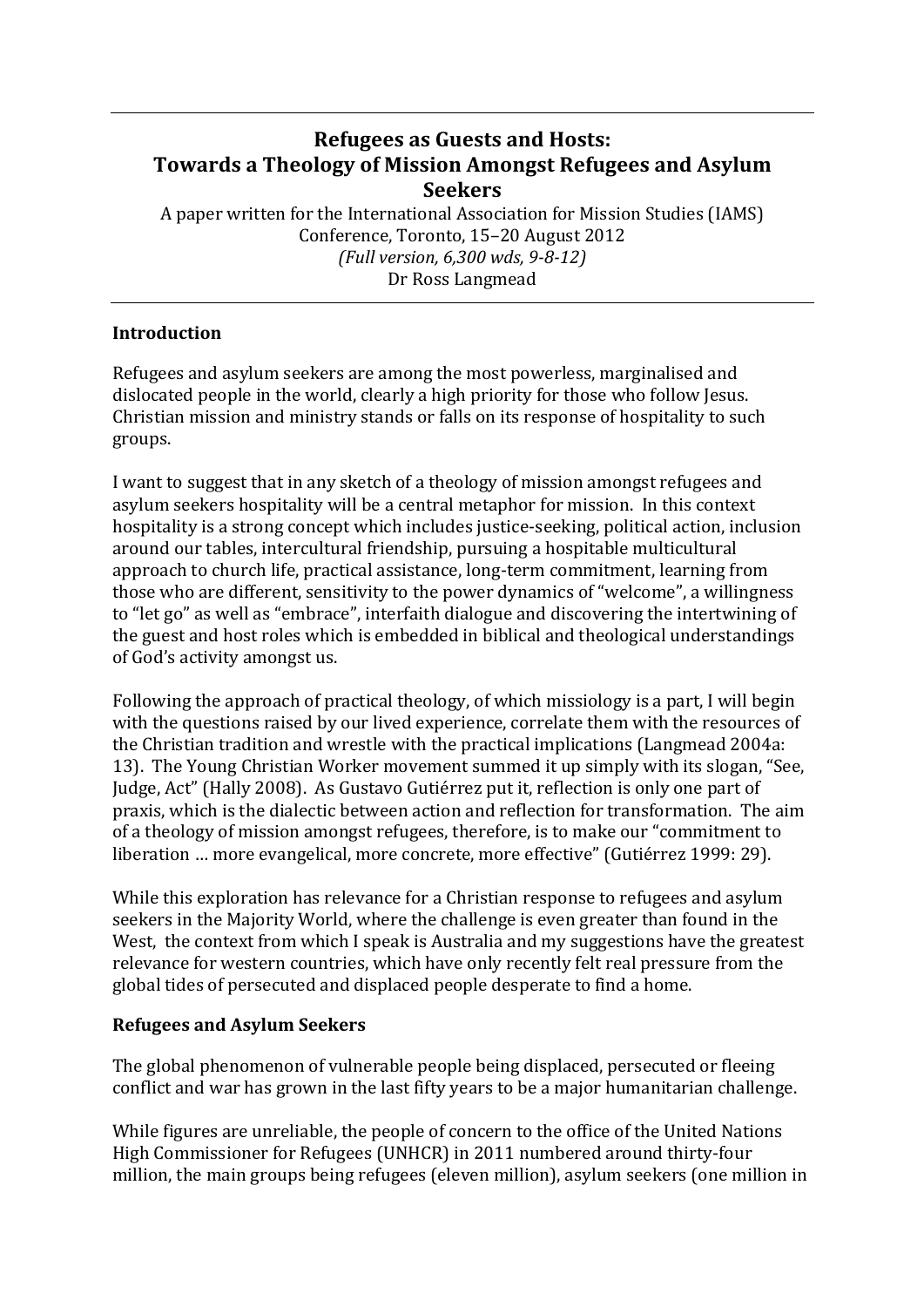process), internally displaced persons (fifteen million) and stateless persons (three million) (UNHCR 2011a). The number of those recognised as refugees grew from one and a half million in 1960 to around ten or eleven million in the decade since 2000, having peaked at nearly eighteen million in 1992 (UNHCR 2011b).

The political context in which western Christians are responding to refugees is often one of increasing hostility and resentment to numbers of desperate people seeking entry.

In Australia, for example, the national mood has deteriorated since the 1970s, when Vietnamese asylum seekers arrived by boat to widespread sympathy, partly because they were fleeing the communist victors in Vietnam against whom Australia had fought and lost. Several factors have contributed to a growing resistance to refugees, including fear of hordes arriving, political swings to the right and immigration policy focusing on economic benefits to Australia (McMaster 2001: 50-65).

Despite a chequered history of white racism in Australian immigration there has been a steady quota of immigrants who are refugees or their families. Between 1993 and 2009 Australia received 186,000 migrants under its humanitarian program (Refugee Council of Australia 2010). In the UNHCR resettlement program it ranks second only to the United States in the numbers it takes in (Department of Immigration and Multicultural and Indigenous Affairs 2005).

To put this into perspective, however, only 1% of the world's refugees are offered resettlement by the UNHCR. If we look at the broader picture, over the last ten years Australia has taken 0.53% of the world's refugees, ranking 19th on the table of nations, 23rd on a per capita basis and 68th relative to national Gross Domestic Product (Refugee Council of Australia 2011a: 3).

Australia's resettlement program for recognised refugees is well regarded, with language programs, settlement services, provision of basic housing needs and other welfare benefits. On-shore asylum seekers—those who fly in and then apply for asylum—are also allowed to remain in the community while being processed. But offshore asylum seekers—those arriving without papers by boat—have been treated less well.

In the 1980s off-shore asylum seekers began to be classified as "illegal non-citizens" and their legal rights were gradually limited, despite objections from human rights groups. Since 1991 those who arrive by boat have faced mandatory detention. Australia is one of only a few nations to impose this on all unauthorised arrivals (Refugee Council of Australia 2011b). A series of detention centres have been built. Some have been extremely remote; the Port Hedland centre on the west coast, operative from 1991 to 2003, was more than 1600 km from a major city.

In 2001 the 433 occupants of one boat which sank were rescued by a Swedish tanker (the *Tampa*) which was then denied landing rights in Australia amidst a political furore (Jupp 2003: 185–197). In response the Australian government declared some of Australia's nearby islands—such as Christmas Island, which is closer to Indonesia than the Australian mainland—not to be part of Australia for immigration purposes. Boat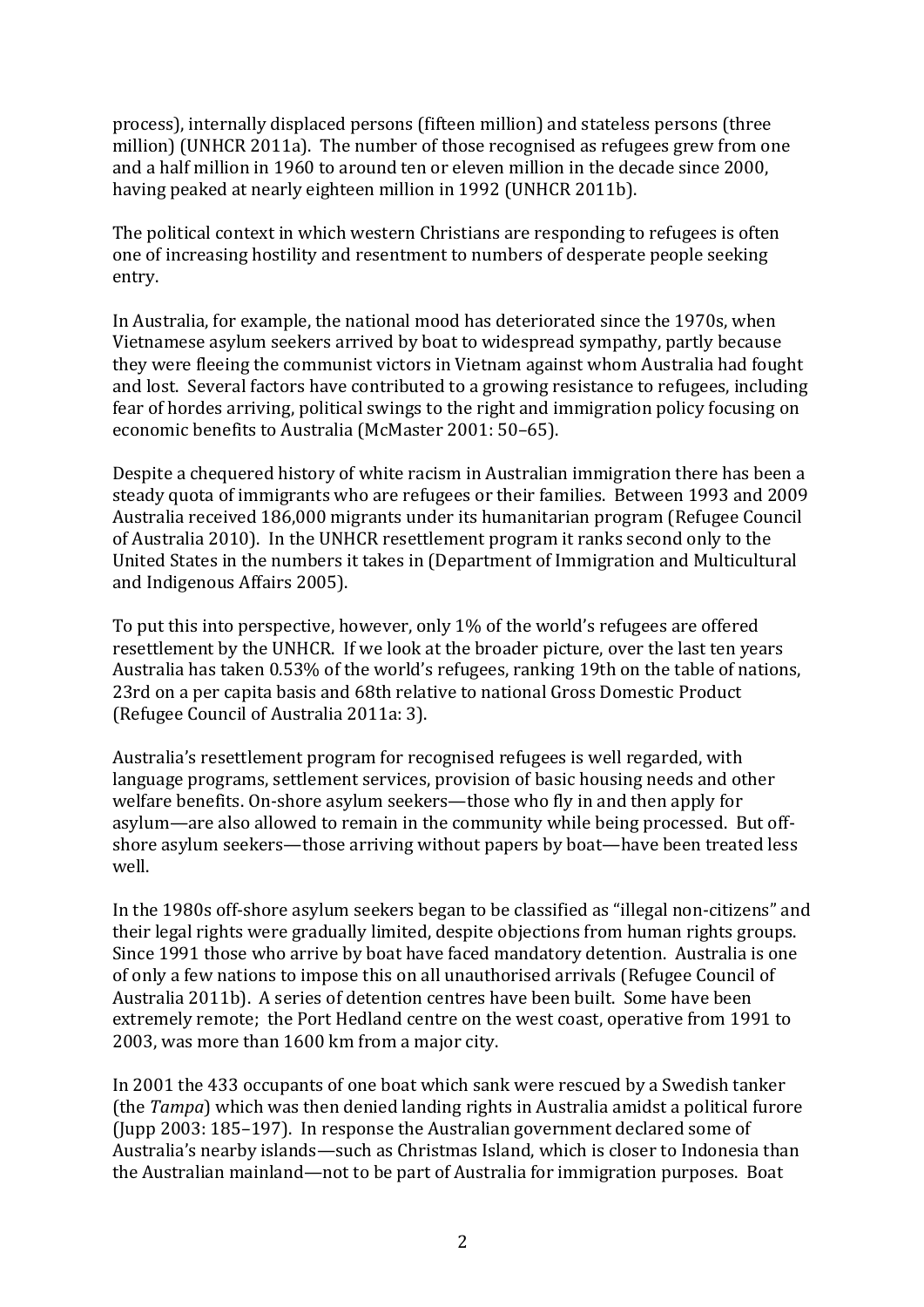arrivals on those islands were, for some years, sent directly to detention centres on Christmas Island or in Nauru and Papua New Guinea so that the Australian government did not have to consider them as having arrived in Australia. Several other boats have sunk, with the loss of hundreds of lives, in a political atmosphere that favours immigration control above humanitarian assistance.

For a decade the media has reported instances of long or indefinite detention, inhumane treatment, denial of legal representation and severe mental illness resulting from high stress (sometimes leading to suicide). Children were detained in harsh prison-like facilities behind razor-wire until 2012. Due to political pressure from refugee advocates, including churches, government policy is softening a little, with children being released, senate committees urging strict limits on the length of detention, improvements in processing applications and the option for citizens to offer homestays for asylum seekers with bridging visas (Australian Homestay Network 2012; Murphy 2012; Wilson 2012). Between 1999 and 2008 those who arrived by boat were issued with only temporary protection visas with few legal and travel rights, and an obligation to prove their status again once the visa ran out. Australia is the only country to have issued such visas to those who have proven their refugee status (Human Rights Watch 2003). Political cartoonists have often noted the irony of white Australians, the first "boat people" on the continent, being so vigilant in turning away later boat people. Cartoons abound of Indigenous people watching the arrival in 1788 of Captain Phillip and his boatloads of convicts being discarded by Britain. In the cartoons the Indigenous people are always anxious about being overrun by these boat people, and history has vindicated their concern (Evers 2010).

Often hidden by the politics and statistics is the human and personal dimension of being a refugee. I know women who have been raped in their home country, men who have been tortured and leaders who have been imprisoned in harsh conditions. Friends of mine have lost many relatives and lived in daily fear for years before fleeing for their lives. Respected church leaders I know have been used by the military in Burma as forced porters for days at the point of a gun. Some of my friends have fled for their lives through jungles, bringing out only what they could carry. The stories are told in many places (such as Lemere & West 2011). So many of them face fear, powerlessness, uncertainty, the unlikelihood of recognition as a refugee, poverty and physical privations. It is clear that refugees and asylum seekers are among the most marginalised people we are likely to meet in the West. If Jesus came to bring life, and to bring it abundantly ( $\ln 10:10$ ), these people, of all people, deserve to experience the Good News in all of its dimensions.

Although the Australian context is unique and the stories of each country's response to the waves of refugees and of asylum seekers differ, it is common in western countries to hear loud calls to "keep them out" almost drowning more humanitarian voices. It is in this atmosphere that the Christian churches are having to develop their response. Such a response needs to be biblical and theological, politically aware and practical.

Fortunately, a strong and focused concern for the most marginalised is deeply embedded within the Christian tradition. I will draw out some strands of that concern, which begins with the Christian understanding of God and God's mission.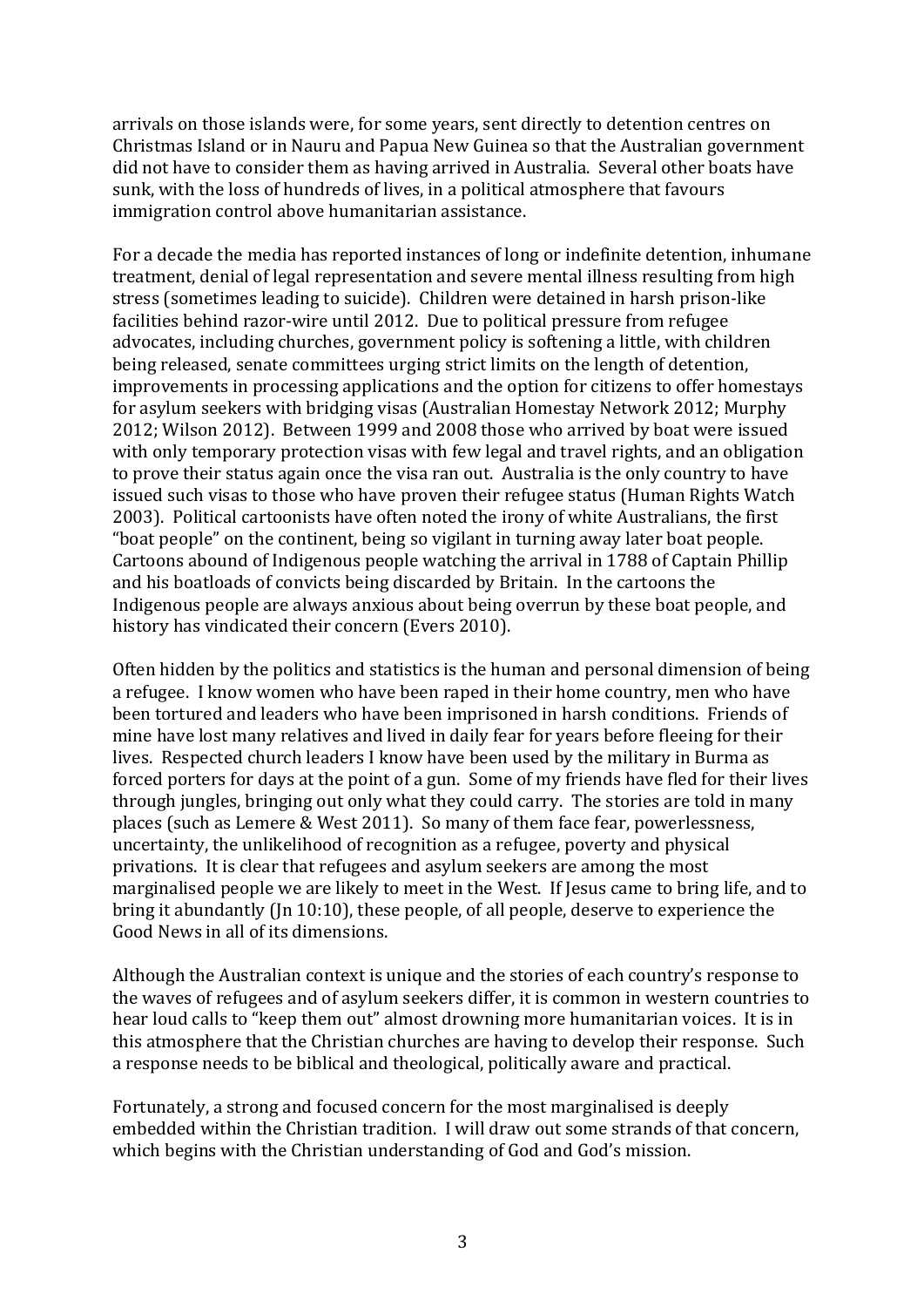### **The Marginalised Are at the Centre**

The foundation of Christian tradition is the life and teaching of Jesus of Nazareth. himself a refugee when he was an infant, according to the story in Matthew 2.

In his *life* Jesus consistently broke boundaries and reversed the social order in affirming the human dignity and blessedness of those on the margins of his society—the women, children, ritually impure, poor, sick, cultural outsiders and moral failures. Although he mixed with all types of people, these were the groups he particularly welcomed, touched, talked to and ate with. In Donald Kraybill's memorable phrase, these were the "inside outsiders" (Kraybill 2003: 194). The explosive social implications of Jesus' life were foreseen in Mary's song of praise, a song of dramatic reversal (Lk  $1:46-55$ ). In his *death* Jesus was executed alongside common criminals by crucifixion, the form of death reserved by Romans for slaves, rebels and despised foreigners. The symbolism of Jesus' identification with the margins is unmistakable. It continues in the four Gospel accounts of his *resurrection* appearances where the first witnesses are women, including Mary Magdalene (Mt  $28:1$ , Mk  $16:1$ , Lk  $24:10$ , In  $20:1$ ), who had been cured of mental illness (Lk 8:2).

His *teaching* centred on the kingdom of God, an upside-down kingdom (Kraybill 2003) which is virtually impossible for the rich to enter  $(Mt 19:24)$ ; is open first to prostitutes, tax collectors (Mt 21:31) and the poor (Lk  $6:20$ ); is for the childlike (Mk 10:15); and is for the humble (Mt 18:4).

Of particular relevance to refugees on the margins is Jesus' promise that God's realm is especially good news for those who are persecuted as justice-seekers (Mt 5:10), and for those who are poor, who weep now and who are hungry (Lk  $6:21$ ). This gracious realm is a hospitable tree whose branches give birds a place to nest (Lk 13:19).

Jesus is anointed to bring good news to the poor, release for the captives, healing for the sick and liberation for the oppressed  $(Lk 4:18)$ . His parables often describe the switch from the centre to the margins and vice versa. A striking example is the story of the great banquet, which in the end is opened to the poor and sick from the streets and lanes and closed to the invited guests  $(Lk 14:15-24)$ . There is also a dramatic switch in Jesus' biting story of the judgement in Matthew 25. Only when serving those who are hungry, thirsty, sick, naked, imprisoned and foreigners—what better summary could there be of the extremities faced by so many refugees?—are the people of all nations worshipping God (serving Christ himself) and living into God's gracious realm (Mt 25:31–46).

Jesus stands in a rich Hebrew tradition in which God is merciful and just, "a refuge for the oppressed, a place of safety in times of trouble" (Ps 9:9). God sees the needs of the widows, orphans and foreigners and acts on their behalf (Deut 26:12, 24:21). The Exodus, the basis of Israel's identity, is God's response to their cry of oppression (Ex 3:7–8). It is Israel's weakness and vulnerability, not their righteousness, that leads to God's liberating concern. When they are freed from slavery they will know that God is their God (Ez34:27).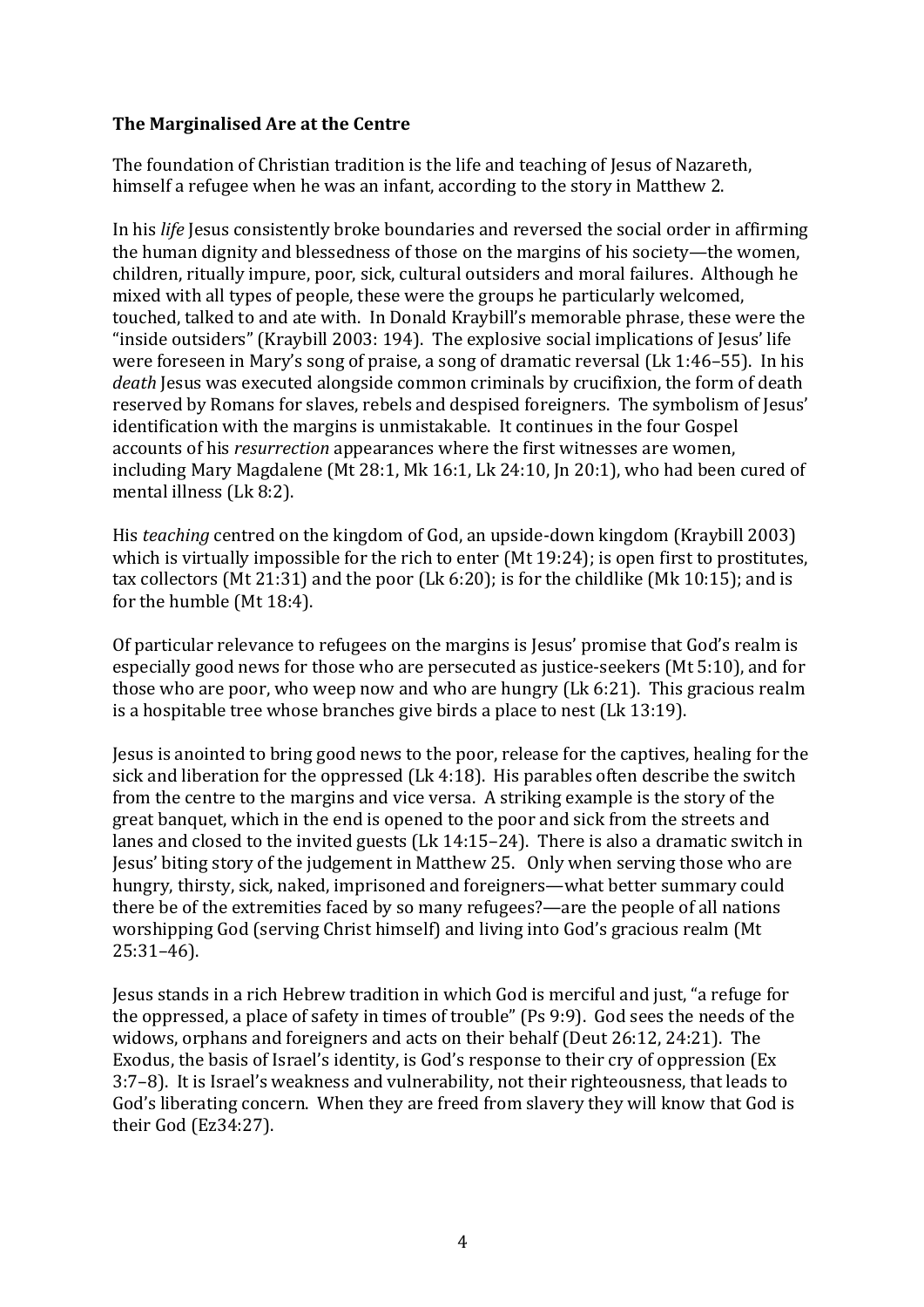The prophetic tradition out of which Jesus speaks calls God's people to worship and fast through justice seeking: "Remove the chains of oppression and the voke of injustice, and let the oppressed go free. Share your food with the hungry and open your homes to the homeless poor. Give clothes to those who have nothing to wear, and do not refuse to help your own relatives. Then my favour will shine on you like the morning sun." (Is 58:6–8).

Particular concern for those who are hungry or in prison is expressed elsewhere in the New Testament writings, such as in Hebrews 13:3, where after urging his readers to show hospitality to strangers, the writer counsels: "Remember those who are in prison, as though you were in prison with them; those who are being tortured, as though you yourselves were being tortured."

Christian mission is a response to the mission of God as understood through the lens of Jesus. It is to take up the cross and follow Jesus (Mk 8:34), to live into the gracious realm of God and proclaim the Good News.

Even this brief review of what the Good News of Jesus means in relation to those who are pushed to the margins in persecution, poverty, landlessness, orphanhood, widowhood and statelessness makes it clear why it is at the core of the Christian faith to defend refugees and asylum seekers. If the command to love our neighbour is seen through the eyes of the story of the good Samaritan (Lk  $10:29-37$ ), the neighbour is clearly the friendless stranger (Bretherton 2006: 139), one who is beaten up and abandoned by the side of the road, or perhaps left for years in a refugee camp or left to drown on the high seas in a leaky boat.

#### **Mission as Hospitality**

The metaphor for mission that most readily suggests itself in response to the plight of those seeking asylum is that of hospitality. Mission as hospitality or friendship has been fruitfully explored by several authors in recent writings (such as Bass 1998: 139; Cornish 2002; Hershberger 1999; Huertz & Pohl 2010; Oden 2001; Pohl 1999; Ross 2008; Russell 2009; Sutherland 2006). The very concept of hospitality is intertwined with that of the stranger. The New Testament word for "stranger" (*xenos*) also means "guest" and "host". Whether someone is a stranger or our guest depends entirely on how we respond to them (Pineda 1997: 33). And as I will note further below, whether one is a guest or a host also depends on what transformations occur in the divine– human relationship and in human relationships, a common theme in the Bible.

In this context I am using hospitality to mean much more than offering a meal or bed, or making someone feel comfortable in our presence. It is a strong and multidimensional concept similar to that of public friendship in classical Greek times, which (although only available between peers) involved solidarity and defence of the other. Jesus' friendship with tax collectors and sinners  $(Mt 11:19)$  broke the contemporary boundaries of friendship, reflecting the transforming and open friendship of God (Moltmann 1978: 50–63). In Letty Russell's words, hospitality is "the practice of God's welcome, embodied in our actions as we reach across difference to participate with God in bringing justice and healing to our world in crisis" (Russell 2009: 2). As Arthur Sutherland puts it, with particular relevance to refugees, "Christian hospitality is the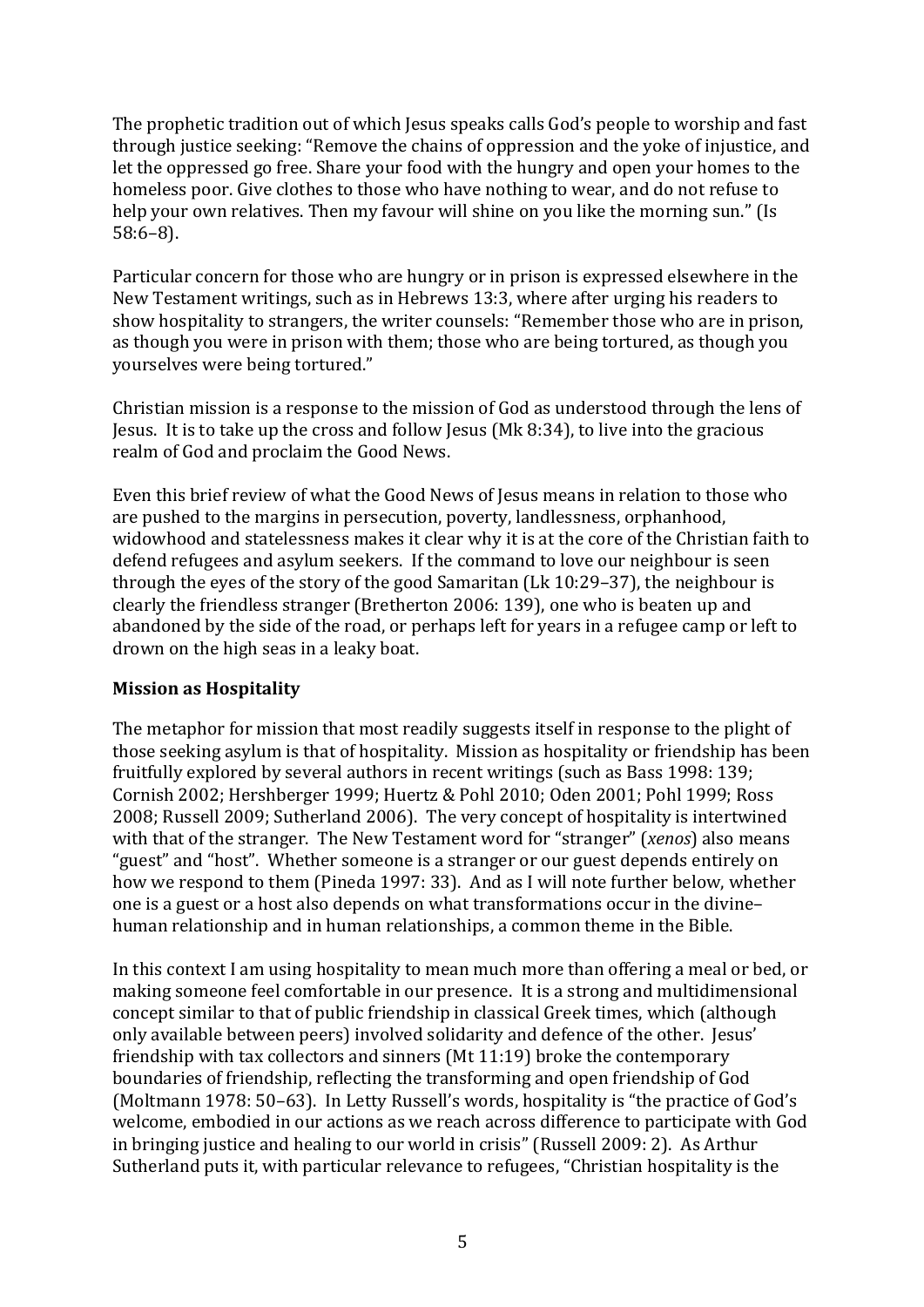intentional, responsible, and caring act of welcoming or visiting, in either public or private places, those who are strangers, enemies, or distressed, without regard for reciprocation" (Sutherland 2006: xiii).

The simple act of hospitality in the home is based on creating a safe and comfortable space for our guests. This is also at the centre of a fully-orbed hospitality as an expression of Christian mission. The Hebrew word for salvation, *yasha*, carries the meaning of bringing us into a spacious environment, freeing us from a narrow or cramped existence (Bradley 2010: 104), and this sense of making room, or creating space is part of all dimensions of hospitality (Pohl 1999; Ross 2008: 173).

Theologically speaking, extending Christian hospitality is fundamentally a response to our experience of God, "gifting and honoring human beings with the super-abundant hospitality of God" (Byrne 2000: 124). As mission is our response to our own experience of God's Good News, so also is hospitality a natural response to finding our home in God. Mission through this lens is a spiritual–material welcoming, a "unified ministry of word and table" (Koenig 1985: 110).

Mission as hospitality both reaches out and gathers in. The two aspects are integrated in the concept of incarnational mission, where—following Jesus' example—Christians endeavour to embody good news in our lives and words (Langmead 2004b). It occurs "out there" in society and "in here" in the practices of hospitable Christian community. There has been an appropriate emphasis in missiology on centrifugal mission—flinging the message outwards across the world, as it were  $\beta$  since Blauw 1962: 34). But in hospitality there is a correction to any danger that in centrifugal mission "the other" might remain in our eyes as "the other", or that we are simply distributing pearls of wisdom. In an article on "Centripetal Mission, or Evangelization by Hospitality" Mortimer Arias addresses the phenomenon of the world coming to the door of western countries through migration, arguing that centripetal mission is a necessary balance to centrifugal mission. As seen in the Hebrew Bible it is the call of God's people to authenticity and faithfulness where we are. Western countries, says Arias, need to practise God's hospitality by welcoming migrants and refugees, living out God's welcoming justice (Arias  $2008:429-430$ ). "Like Jesus, the speech and action of the church is simultaneously centrifugal—they go out into the world—and centripetal—the world is drawn into participating in the banquet" (Bretherton 2006: 135). In this double action we are drawn into mutuality rather than a relationship of distribution from the centre, with the possibility, indeed likelihood, that both partners will be transformed (Gittins 1994: 398).

The themes we have briefly canvassed provide the elements of a theology of migration and identity, particularly with refugees in mind. There is a correlation between—on the one hand—the human experience of journey and alienation until we find our welcome in God and—on the other—the migrant experience of uprootedness until experiencing the different dimensions of hospitality in a new home. If the churches in the "receiving" country catch the vision of mission as hospitality, strangers will become guests, and then hosts. Those without defenders in their old country will have advocates in the new. Those on the margins will, at least in faith communities, become "insiders", "at home". Our welcome will in some way reflect God's abundant welcome. We should not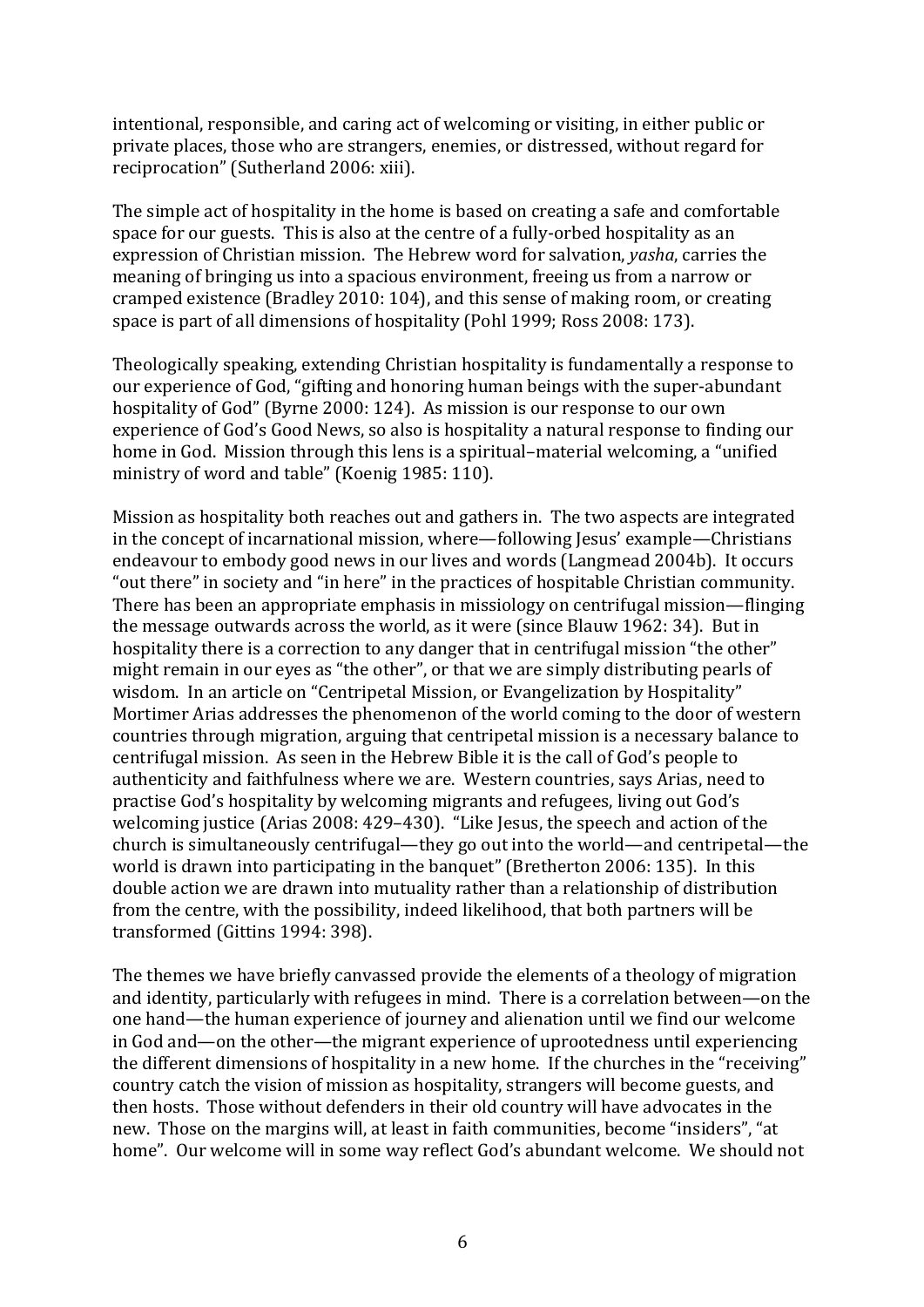underestimate how countercultural this vision is, or how challenging it is to live out in a fearful and often selfish society.

In teasing out further the dynamics of hospitality let us ground it in the context of welcoming and defending refugees and asylum seekers. My brief comments can be made under ten simple headings and usually involve both reflective and practical aspects. 

What does Christian hospitality towards refugees and asylum seekers involve?

## **Aspects of Hospitable Friendship**

## *1. Defending Human Rights*

If friendship involves solidarity we begin by defending the human rights of those whose humanity is denied. Justice is structural love, or the principle of love for all distributed fairly in a social context. If there is neither slave nor free before Christ (Gal 3:28), if the Good News is of life abundant, then Christian mission involves at least strongly and actively supporting international instruments which seek to guarantee rights and freedoms such as the following from the Universal Declaration of Human Rights: that all humans have dignity, are treated fairly and without discrimination, can move freely, know security and freedom from violence, have rights before the law, are not imprisoned for political reasons, may speak freely, may hold religious beliefs freely, may assemble peacefully, can vote freely, are able to work, receive medical care, have a roof over their heads, and have access to education (United Nations 2007 [1948]).

Refugees themselves not only join with western Christians in calling for human rights to be respected but are typically very active in exile, opposing oppression and injustice in their home country and calling for the international spotlight to be trained on their plight. They can speak freely in exile in ways that were impossible at home. Refugees see justice-seeking as public hospitality towards their own.

## *2. Political Defence of Refugees and Asylum Seekers*

Defence of human rights leads to the more specific political defence of refugees and asylum seekers. In the Australian context it has been necessary for churches to counter public opinion by reminding governments that, because Australia is a signatory to the United Nations Convention Relating to the Status of Refugees (United Nations 1988) [1951]), asylum seekers have rights to be treated well and not to be returned to situations where conflict continues and they are at risk. Churches have been the most consistent voice for ending mandatory detention, shortening processing times, restoring legal rights of appeal, improving detention conditions, allowing visitors to detention centres and abolishing temporary protection visas. Christians have lobbied the Australian government not to engage in trade with oppressive countries which are producing hundreds of thousands of asylum seekers. More broadly, Christians have articulated the morality of welcoming, rather than harshly turning away, the desperate people who arrive by boat (nearly all of whom eventually receive refugee status anyway, despite the hurdles they have to jump).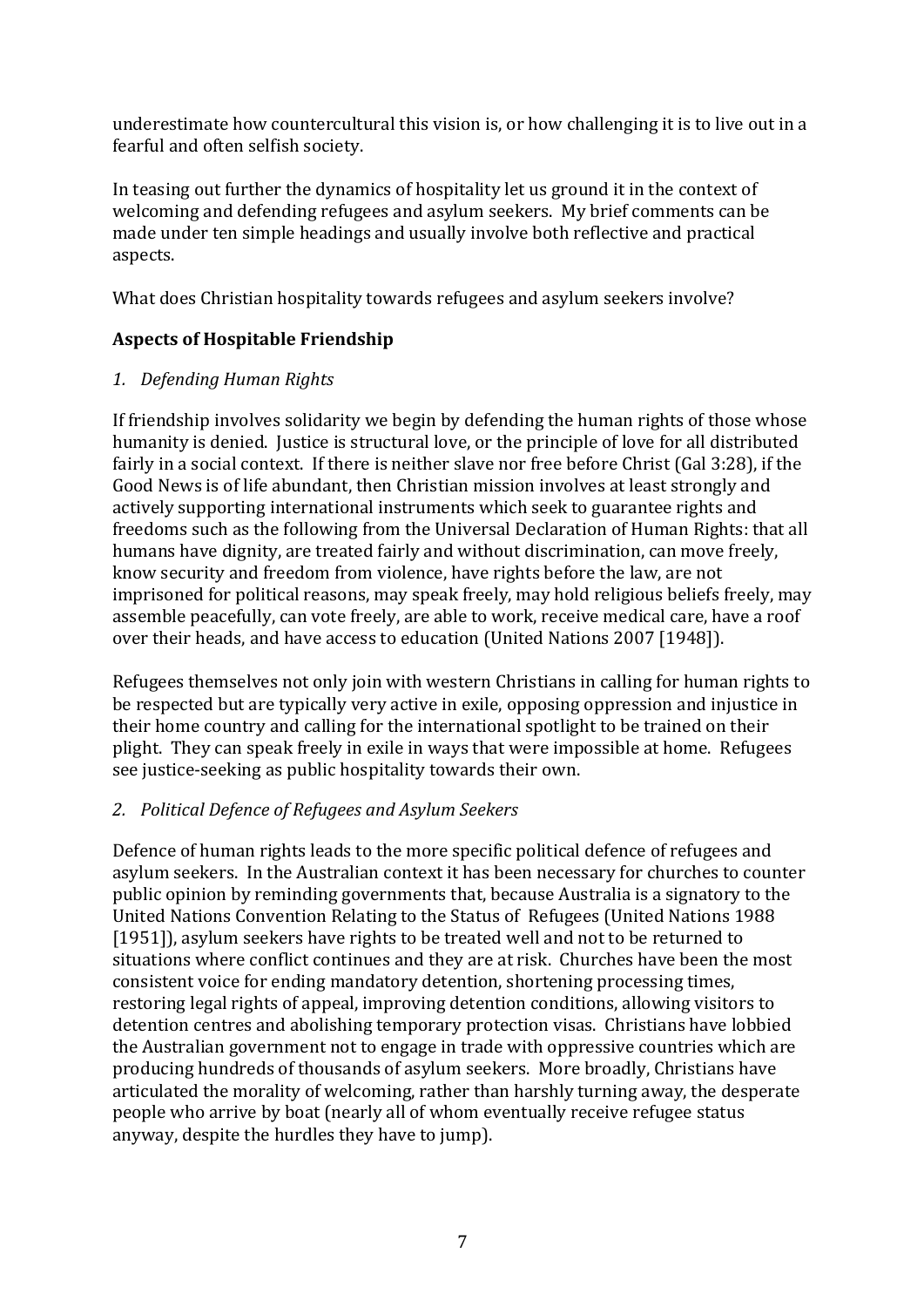These first two aspects of hospitality exhibit the public friendship or solidarity referred to above, where Christians seek the merciful justice that characterises the God of the Bible.

### *3. Settlement Assistance*

Hospitality involves making people feel "at home", and there are many aspects to welcoming as Christian mission. The dislocation that refugees experience in a new and rich country is usually massive. I know refugees from mountainous Asian villages where is no vehicular traffic, intermittent electricity and widespread poverty—being flown into capital cities in Australia to face a totally new life. There are gaps in government settlement services which are filled by churches, often by migrant churches looking after their own.

I shudder to remember my biggest contribution to the settlement of a Chin Burmese refugee community in Melbourne soon after their first members began to arrive and become part of my local church—I taught two of them to drive a car, a nerve-wracking experience at any time without adding the cultural and language differences we faced. But those two young men taught others and several years later many in that community own and drive cars, which are a necessity for migrants renting houses in low-income areas away from public transport.

The Baptist Union of Victoria runs a Refugee Airfare Loans Scheme which has been used as a rotating fund assisting refugees to bring their families. In its nine years of operation it has assisted five hundred refugees and their relatives in coming to Australia. The rate of defaulting on loans is extraordinarily low. It now lends money to buy cars and meet other needs in assisting new migrants in settling in to a new country (Yang 2012).

Westgate Baptist Community in Melbourne offers a playgroup for Karen Burmese mothers and young children doubling as an informal English conversation class and community information forum, which invites local police, fire officers, health authorities, council officers, bank officers and others to explain how things work.

Hospitality amongst refugees themselves is particularly evident in settlement assistance. In the examples just mentioned, those with driving licences teach those without; those with employment take out loans to pay the airfares of other refugees in their home country; and those whose English is more advanced act as interpreters and guides. All migrant communities assist each other, but it is especially evident amongst those who know what it is to be crushed and in fear—hospitality, solidarity and generosity are features of refugee communities in their adopted countries.

## *4. Sanctuary and Temporary Accommodation*

By definition asylum seekers seek sanctuary, a place of refuge. At a bureaucratic level they need to satisfy officials that they are fleeing persecution and are at risk. But once they reach a country of asylum they face often long periods of application and assessment. Christian churches have a real role to play in providing "asylum", here meaning a place of safety more broadly.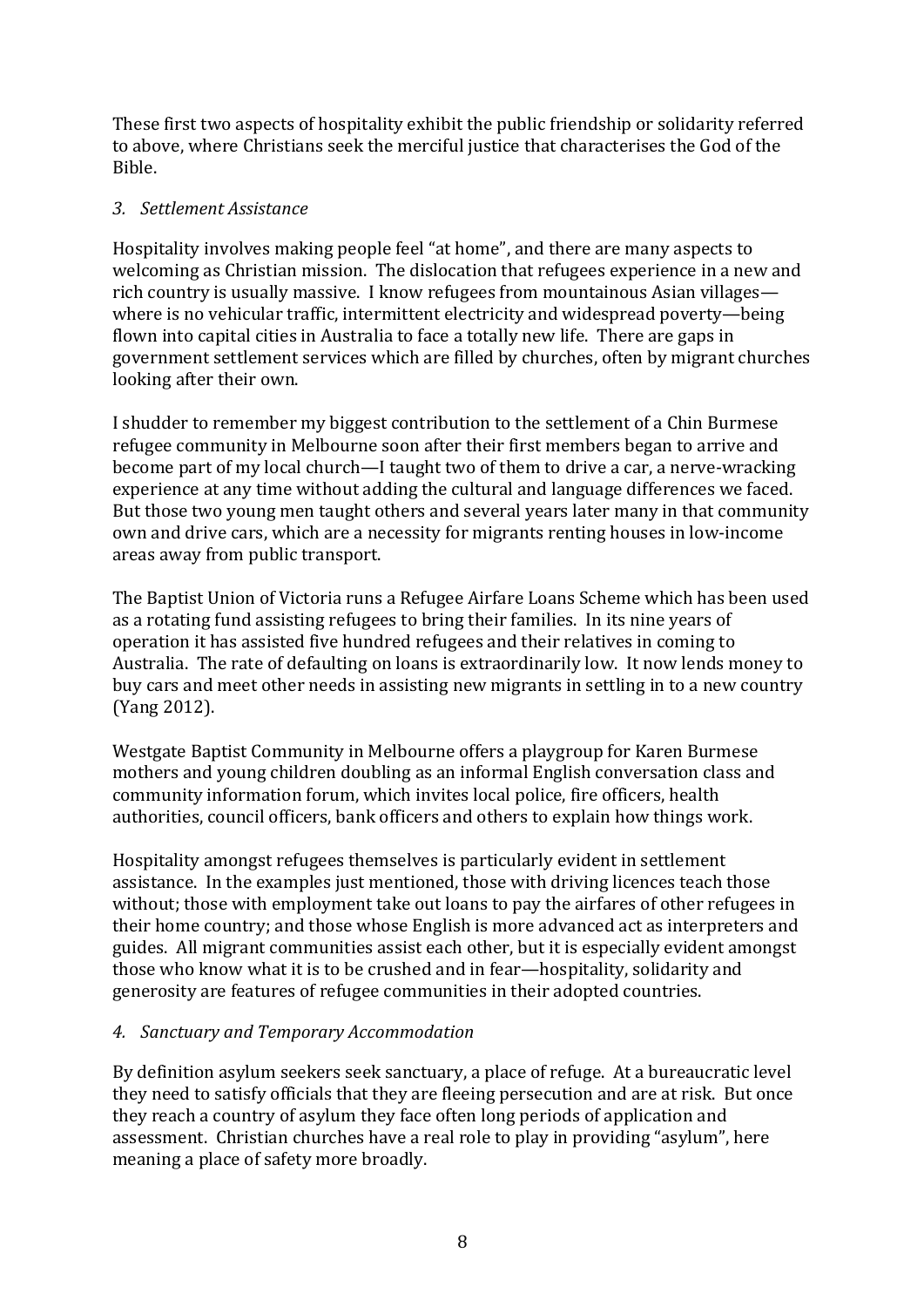The little-discussed biblical tradition of cities of refuge can illustrate the role of genuine asylum. Both in Numbers 35 and Deuteronomy 4 we find reference to six cities set aside for those in Israel who accidentally kill someone else, so that revenge will not occur before justice can be done. As Mike Purcell points out, they are a form of hospitality and a measure of humanity. Referring to Emmanuel Levinas's treatment of cities of refuge Purcell lists their characteristics and relates them to treatment of asylum seekers today: These cities are not to be enclosed or shut away, as immigration detention centres are today. They are to have sufficient provisions, which today might include food, drink and access to education. And they are to provide access to labour, which today might mean freedom to work (Purcell 2008: 67; Levinas 1994: 41; see also Derrida 2001: 3-23).

Churches often provide accommodation to asylum seekers while they await the outcome of their application for refugee status. Sometimes individuals offer accommodation, in personal hospitality. Sometimes the hospitality is organised and open, such as accommodation and support offered at the Asylum Seekers' House started by Brunswick Baptist Church in Melbourne and now run by Baptcare (Baptcare 2011). At other times it has been covert sanctuary for those of uncertain or illegal status, provided in the spirit of cities of refuge—protection for those in a legal grey area or who have fallen foul of immigration law.

When attempts by the Australian government to deport unaccompanied minors in detention centres to Malaysia were ruled illegal by the High Court in August 2011 Crossway Baptist Church, a conservative evangelical mega-church in Melbourne, urged the government to release all children and offered to house many of them at no cost to taxpayers. Crossway was supported by two Christian welfare organisations, Baptcare and Mission Australia (Crossway Baptist Church 2011). It was both a political and practical move by Christians who saw the need to protect vulnerable people—in this case children—who were in a legal "no man's land". There is now an opportunity for Christians to open their homes to asylum seekers for six week periods as the Australian government supports the Community Placement Network in placing asylum seekers in the community.

#### *5. Welcoming Multicultural Churches*

Christian churches are a sign of God's welcome when they are hospitable multicultural faith communities. In fact multicultural ministry is best seen in terms of creating a safe and welcoming space for those who are different from each other, especially those who are strangers to the dominant culture (Keifert 1991: 36). While we might expect that in multicultural contexts—such as most western societies are today—vigorous visions of multicultural churches would thrive, sadly there are still many churches that reflect only the dominant culture, unaware of its inhospitality to refugees and other migrants.

A hospitable faith community is intentional in its welcome, embracing difference as gift. It makes space for people's unique stories. It works to ensure diversity in worship styles, music, leadership, committees and ways of gathering. Food and laughter figure highly. It is more event-centred and celebration-oriented than program-centred (Foster 1997: 100-115). It goes out of its way to ensure that the lonely and least are included.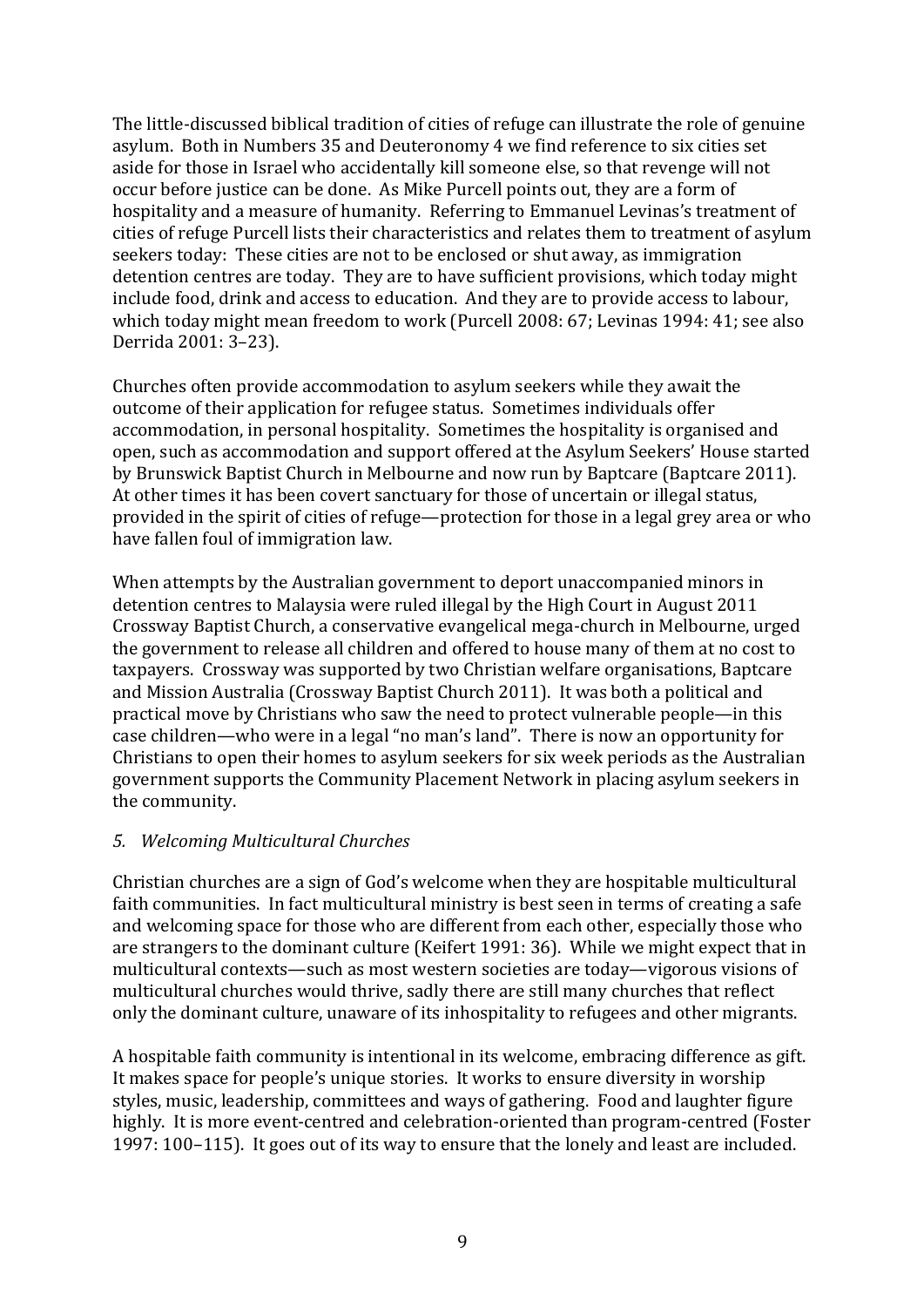It sees the new community of Jesus as a place of safety and healing, knowing that when people come from everywhere they've probably been through nearly everything.

When a congregation is offering hospitality well it is extending God's hospitality in the way Jesus did and therefore is a holy place, a place of healing, of belonging and of shared meals. As such it is a sign of the gracious realm of God.

Here is another area where refugees so often lead the way in showing hospitality towards those of other cultures, including those in the dominant culture. They are often visitors welcoming locals. Perhaps it is because those who have been welcomed offer the warmest welcome to others. Another likely factor is that the great majority of nonwestern cultures seem to value hospitality more highly than do western cultures. My experience in a multicultural church is that I receive more hospitality than I give.

Many of the features of a welcoming congregation apply also to a welcoming denomination. The Uniting Church in Australia, for example, has declared that it aspires to be an intentionally multicultural church. It has taken many steps to be inclusive, to make decisions in ways that respect migrant congregations and to listen to the stories of refugees within its ranks (Uniting Church in Australia 1998). The Baptist Union of Victoria, similarly, has moved from merely catering for migrant and refugee congregations on its edges towards intentionally incorporating them into denominational life, seeking mutual enrichment and valuing the stories of its refugee leaders. Choosing a path in between the "mosaic" model (where different cultures coexist alongside each other) and the "melting pot" model (where culture becomes lost in a process of assimilation), the BUV has chosen a "minestrone soup" model (in which the various ingredients keep their shape but all contribute to the rich flavour of the soup) (Langmead & Yang 2006).

#### *6. Intercultural Learning*

The first five aspects of hospitality outlined here emphasise the initiative and responsibility of the host, and carry the danger of assuming that the dynamics are oneway, in which "we" open up to "them" as gift. The next five complement them, by reminding us that hospitality always involves a two-way relationship, one that at times becomes transformative for both parties.

Christian hospitality involves not only opening up to "the other" but also to the other's world. Genuine hospitality involves genuine interest in guests, and refugees have amazing stories to tell of challenge, suffering and persistence. As the saying goes, the world comes to our door. We discover how much there is to learn. If we are open to it. we discover the holy and the divine in each person's story. We are likely to stumble over our ignorance and a bond will grow if our defences are lowered through friendship, humour and self-disclosure.

At the congregational level multicultural churches often hear stories and hold cultural events because there is so much to learn from each other. In fact, we need to listen a great deal before we jump in to help, in most cases, as we are likely to make mistakes in our ignorance.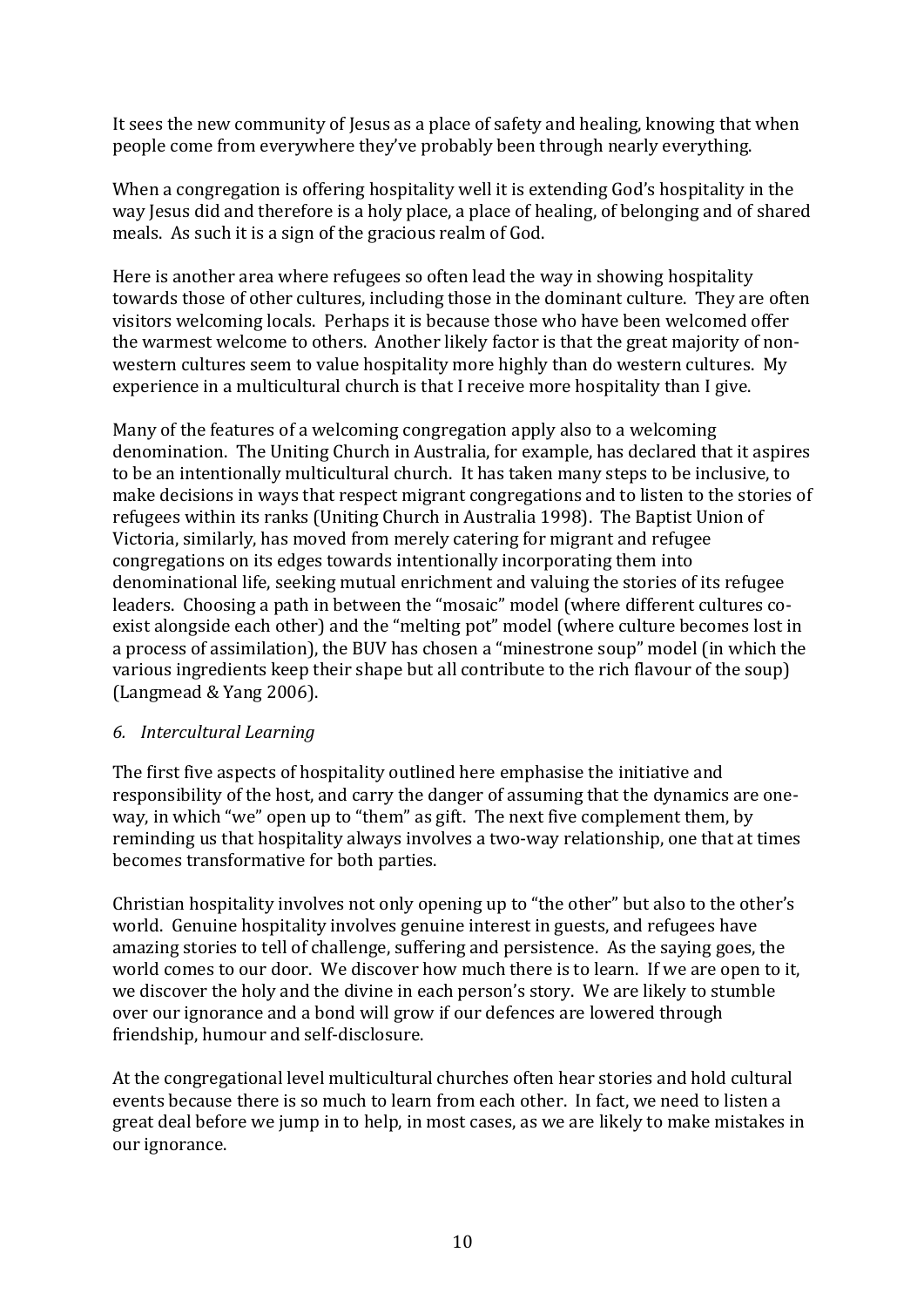## *7. Interfaith Dialogue*

Most refugees happen to be religious, so the opportunity for intercultural learning is matched by openings for interfaith dialogue. While I prefer not to draw lines between Christian ministry and mission, the former is usually service to the church—pastoral care, worship, leadership, passing on faith, administrative service and so on—whereas mission is the church facing the world beyond the church, co-operating with God's purposes in the world. Much of the church's service to refugees is to those who are Christian, naturally, because we are to look after our "family". But it is a challenge to care for those who belong to other faiths. First we need to listen and learn in respect. A dialogical approach is the most appropriate for crossing great barriers. A greatly respectful approach is appropriate when there is a power difference or when people have been traumatised.

There is a dialogue of ideas, but more frequently there is a dialogue of daily life, or of political solidarity. Between two people who respect each other's journey of faith there is also the gift of sharing personal religious experience. Many churches fall to one side or the other—either evangelising directly, which is usually inappropriate, or being respectful in their relationships with refugees from other faiths but avoiding all talk of faith.

### 8. The Ethics of Welcoming

Creating space for vulnerable people involves being aware of the power we hold. Anthony Gittins reminds us that Jesus' teaching was full of power reversals, so we should beware. "It is fairly natural, and easy (at least in theory) to see the other as stranger, guest, outsider, needy, or outcast. But such astigmatism distorts, and may produce a theology of control, a 'magisterial' approach, and a tendency to indoctrinate" (Gittins 1994: 399).

A deliberate strategy is usually needed for people in power to become aware of its dangers and to counter them as much as is possible. Russell characterises a feminist hermeneutic of hospitality in three steps: paying attention to the power quotient in what is said by whom, giving priority to the perspective of the outsider and rejoicing in God's unfolding promise (Russell 2009: 43).

Even the act of hospitality can unwittingly hold guests back from freedom to be who they can be in a new culture. The act of hospitality, like the act of embrace, has four movements, described well by Miroslav Volf. We open our arms in offer (or open the door). We wait for a free response to accept. We close our arms in embrace (or invite others into our house and make them at home). But finally and most importantly, we open our arms again (or let the guest go), symbolising a recognition of difference, a willingness for the other to be themselves, though perhaps now in a new space. These are the ethics and dynamics of hospitality and embrace (Volf 1996: 140–147).

#### *9. Meals and Personal Friendship*

Christian hospitality nearly always involves eating together and the development of personal friendship.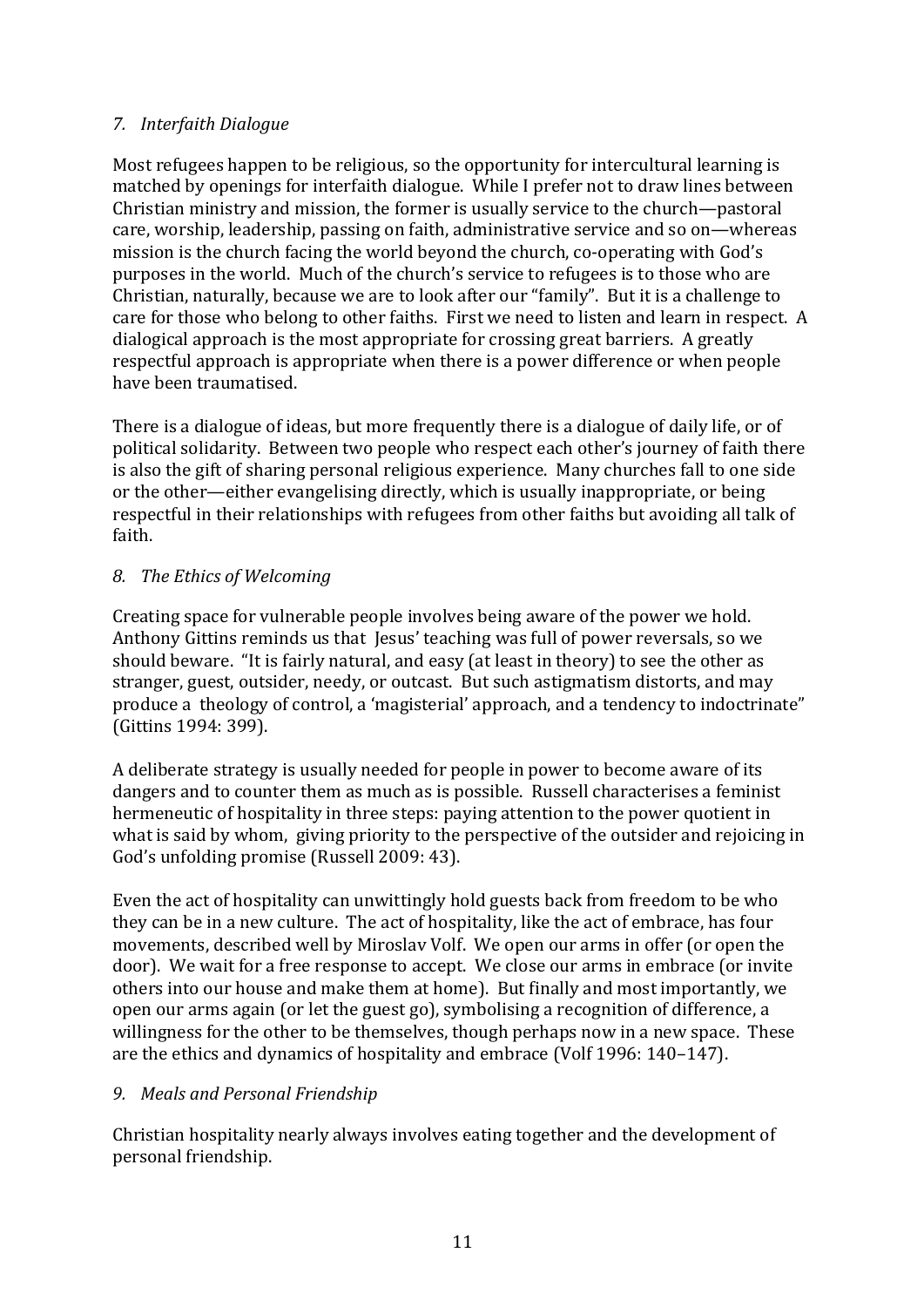Everybody knows that the path to multiculturalism goes through the stomach. Appreciation of difference so easily begins with taste and learning about other cultures through their cuisine. But the significance of table fellowship goes much deeper, as the practice of Communion shows. It allows the host to serve. It puts people in the same space, hopefully at the same level. It provides the context and the time for conversation. It is relaxed, allowing conversation to range naturally from the superficial to the deep. If it is an inclusive table it is a potent symbol of the diversity and richness of the gracious realm of God. There is abundance in the food and drink, enough to share. There is inclusiveness in the welcome. And there is enjoyment in the time together. Abundant living in good relationship is truly symbolic of God's kingdom.

Despite the need for public and political friendship of refugees, all solidarity must contain a personal element (Bretherton 2008: 159). We do not really understand what refugees go through until we deeply understand what at least one good friend has gone through. Friendship is costly because it is open-ended and involves listening and action. But it is one of the richest paths towards understanding between hosts and guests in the dynamics of hospitality. When we are friends, we lose the distinction between host and guest, which leads to the final and perhaps most important observation.

### *10. Unexpected Divine Presence*

Perhaps the greatest mystery of Christian hospitality is that in extending God's welcome as a host we so often become the guest, both because our guest becomes our host or because, more profoundly, the Jesus we serve through the poor and hungry  $(Mt 25)$ becomes our host. Hospitality often becomes a holy or divine moment and the occasion for the transformation of all involved. These dynamics are often hidden until afterwards or they become apparent in an epiphany. Hospitality can be the occasion for unexpected divine presence (Russell 2009: 82).

This thread occurs at several points in the biblical tradition. Abraham and Sarah welcomed three strangers at Mamre, who turned out to be messengers of the Lord, bringing the miraculous promise of a son, though also predicting the downfall of Sodom and Gomorrah (Gen 18). The prostitute Rahab of Jericho showed hospitality to Joshua's two spies and in return her family was spared in the battle of Jericho (Josh 2). The widow in Zarephath who had hardly any food offered hospitality to Elijah in his extreme hunger and was rewarded by jars that didn't run out and the miraculous healing of her son (1 Kgs 17). Most clearly, the followers of Jesus who were returning to Emmaus on the day of the resurrection offered their walking companion hospitality and discovered, as he broke bread, that their guest was their divine host. In opening their home they had been brought unexpectedly into God's presence.

This is the meaning of the advice in Hebrews 13:2 to show hospitality to strangers because some who have done so have entertained angels without knowing it. As we noted earlier, Matthew 25 puts it in even stronger terms—in welcoming the most vulnerable we welcome Christ himself.

#### **Conclusion**

In seeking to frame a theology of mission towards refugees and asylum seekers I have turned to the metaphor of mission as hospitality. I began with a sketch of the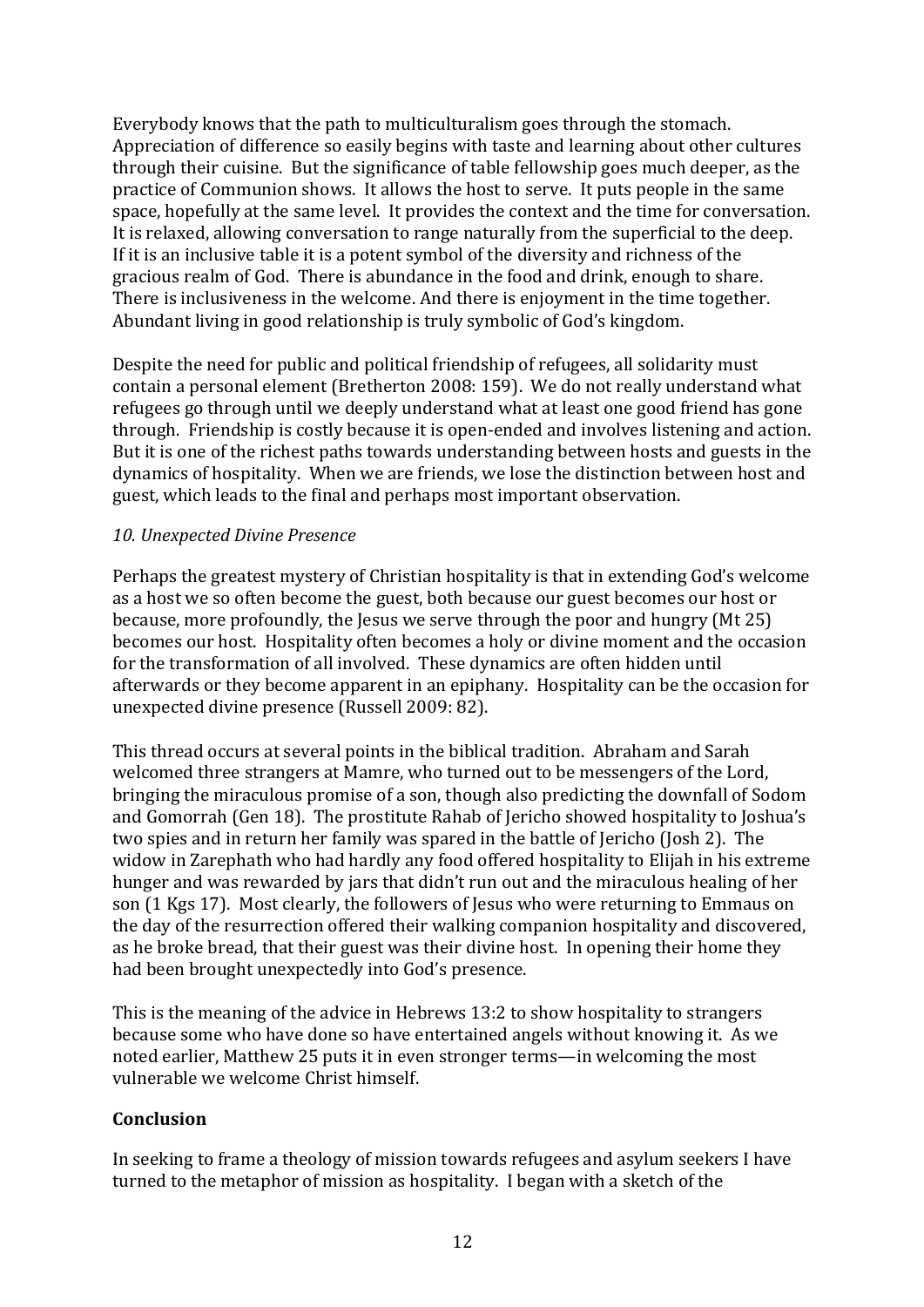presenting challenge of asylum seekers in the world, in particular the numbers who are now arriving in western countries. I outlined the special concern of the gospel for the most vulnerable and marginalised, suggesting that in the reversals that fill the Gospel accounts those on the margins are at the centre of God's concern.

I explored what mission as hospitality might look like, emphasising its strong, public character, its relationship to the Hebrew concept of salvation as creating space, its function in complementing mission as always "going out", and its theological significance as extending God's hospitality.

Finally, ten aspects of hospitality towards refugees and asylum seekers were spelt out, from justice seeking to opening our homes and being welcoming faith communities. The last of these noted that hospitality is often the occasion for unexpected divine presence, for in responding in love to the world's most vulnerable people we are responding in love to Jesus Christ himself.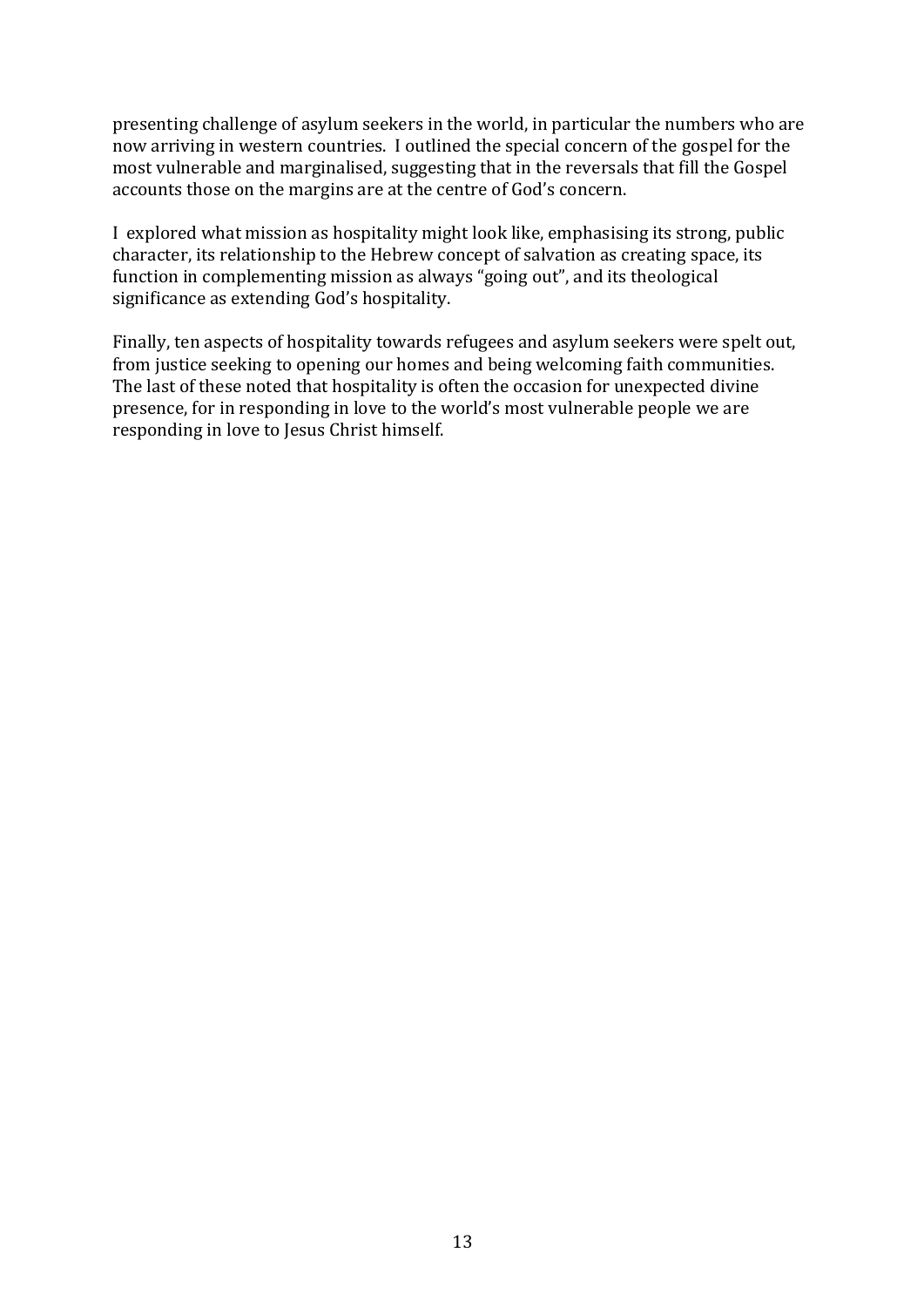#### **References**

- Arias, Mortimer (2008). 'Centripetal Mission, or Evangelization by Hospitality.' In *The Study of* Evangelism: Exploring a Missional Practice of the Church, eds. Paul W Chilcote and Laceye C Warner. Grand Rapids: Eerdmans. 424-435.
- Australian Homestay Network (2012). 'About the Community Placement Network.' Australian Homestay *Network.* http://www.homestaynetwork.org/cpn, accessed 5 April 2012.
- Baptcare (2011). 'Supported Accommodation for Asylum Seekers.' *Baptcare*. http://www.baptcare.org.au/community-projects/Pages/Supported-accommodation-forasylum-seekers.aspx, accessed 17 May 2012.
- Bass, Dorothy C, ed. (1998). *Practicing Our Faith: A Way of Life for Searching People*. San Francisco: Jossey-Bass.
- Blauw, Johannes (1962). *The Missionary Nature of the Church: A Survey of the Biblical Theology of Mission.* Grand Rapids: Eerdmans.
- Bradley, Ian (2010). *Grace, Order, Openness and Diversity: Reclaiming Liberal Theology*. Edinburgh: T & T Clark.
- Bretherton, Luke (2006). *Hospitality as Holiness: Christian Witness Amid Moral Diversity*. Aldershot, UK: Ashgate.
- \_\_\_\_\_\_\_\_ (2008). 'The Duty of Care to Refugees, Christian Cosmopolitanism, and the Hallowing of Bare Life.' In *After Modernity? Secularity, Globalization, and the Re-Enchantment of the World, ed. James KA* Smith. Waco, TX: Baylor University Press. 143-163.
- Byrne, Brendan (2000). The Hospitality of God: A Reading of Luke's Gospel. Strathfield, NSW: St Pauls.
- Cornish, Sandie (2002). *The Call to Hospitality: Catholic Teaching on Refugees*. Catholic Social Justice Series, No. 44. North Sydney: Australian Catholic Social Justice Council.
- Crossway Baptist Church (2011). 'Leading Charities and Church Welcome High Court Decision Not to Deport Asylum Seeker Children to Malaysia.' Press Release. Dated 31 August. East Burwood, Vic.: Crossway Baptist Church. http://www.crossway.org.au/Release31082011, accessed 5 April 2012.
- Department of Immigration and Multicultural and Indigenous Affairs (2005). A New Life for Refugees: Australia's Humanitarian Program (Part 3). Canberra: Department of Immigration and Multicultural and Indigenous Affairs.

http://www.immi.gov.au/media/publications/pdf/A\_New\_Life\_3.pdf, accessed 4 April 2012.

- Derrida, Jacques (2001). On Cosmopolitanism and Forgiveness. London: Routledge.
- Evers, Clifton (2010). 'Boat People.' *Kurungabaa: A Journal of Literature, History and Ideas from the Sea.* http://kurungabaa.net/2010/04/05/boat-people/, accessed 5 April 2012.
- Foster, Charles R (1997). *Embracing Diversity: Leadership in Multicultural Congregations*. New York: The Alban Institute.
- Gittins, Anthony (1994). 'Beyond Hospitality? The Missionary Status and Role Revisited.' *International Review of Mission* 83: 397–416.
- Gutiérrez, Gustavo (1999). 'The Task and Content of Liberation Theology.' In *The Cambridge Companion* to Liberation Theology, ed. Christopher Rowland. Cambridge: Cambridge University Press. 19-38.
- Hally, Cyril (2008). 'Missionary Discipleship.' Paper given at Australian Association for Mission Studies (AAMS) Conference, Canberra, 2-5 October.

http://www.csu.edu.au/\_data/assets/pdf\_file/0008/94733/Hally.pdf, accessed 4 April 2012.

Hershberger, Michele (1999). A Christian View of Hospitality: Expecting Surprises. Scottdale, PA: Herald.

Huertz, Christopher L and Christine D Pohl (2010). *Friendship at the Margins: Discovering Mutuality and Mission at the Margins*. Downers Grove: InterVarsity.

Human Rights Watch (2003). 'Human Rights Watch Commentary on Australia's Temporary Protection Visas for Refugees.' New York: Human Rights Watch.

http://www.hrw.org/legacy/backgrounder/refugees/australia051303.htm, accessed 4 April 2012.

Jupp, James (2003). *From White Australia to Woomera: The Story of Australian Immigration*. Port Melbourne: Cambridge University Press.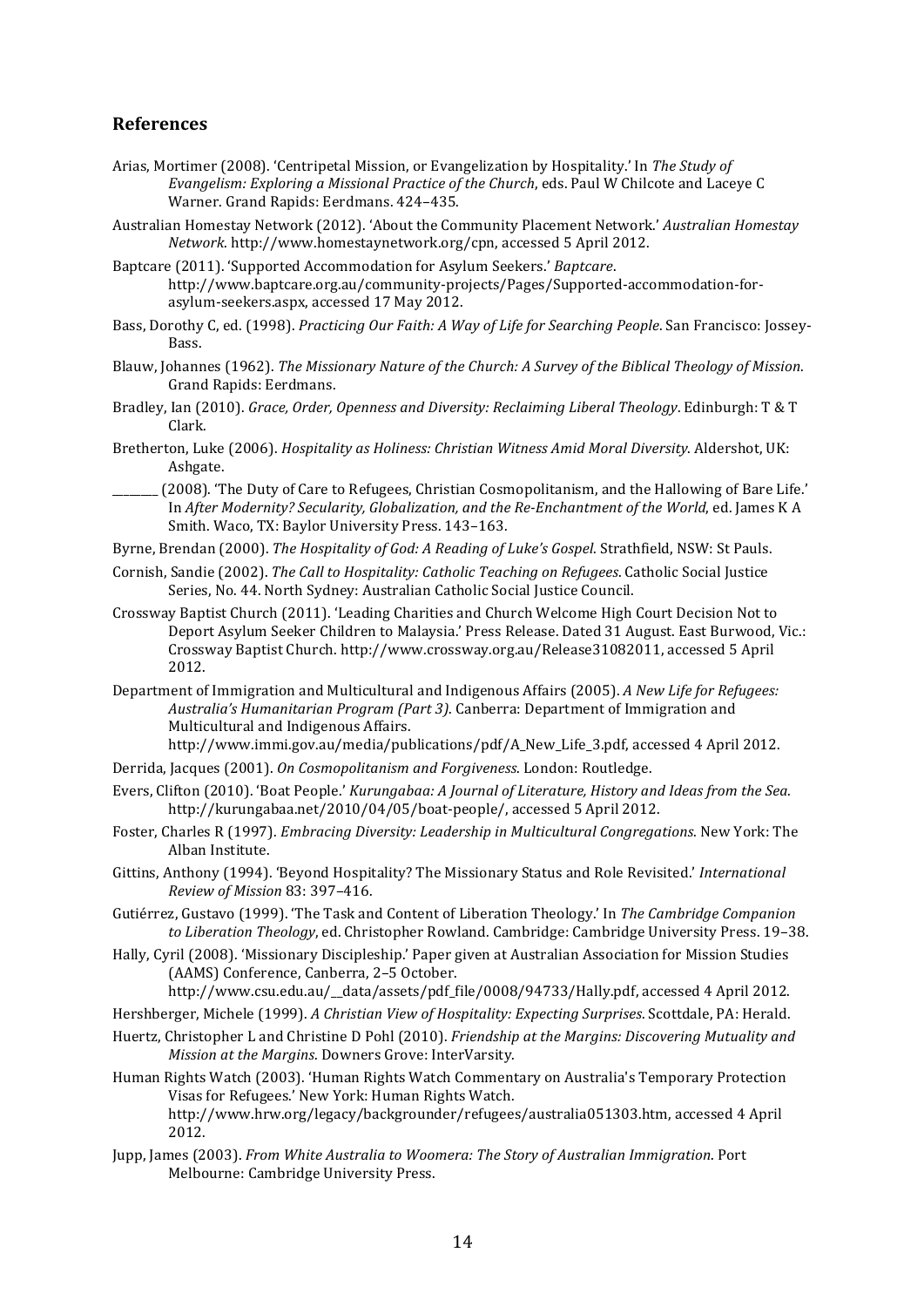- Keifert, Patrick R (1991). 'The Other: Hospitality to the Stranger, Levinas, and Multicultural Mission.' *Dialog* 30: 36–43.
- Koenig, John (1985). *New Testament Hospitality: Partnership with Strangers as Promise and Mission.* Philadelphia: Fortress.
- Kraybill, Donald B (2003). The Upside-Down Kingdom. 3rd ed. Scottdale, PA: Herald.
- Langmead, Ross (2004a). 'Theological Reflection in Ministry and Mission.' *Ministry, Society and Theology* 18: 9–28.

http://rosslangmead.50webs.com/rl/Downloads/Articles/TheologicalReflection2004.pdf, accessed 4 April 2012.

- (2004b). *The Word Made Flesh: Towards an Incarnational Missiology*. American Society of Missiology Dissertation Series. Lanham, MD: University Press of America/American Society of Missiology.
- Langmead, Ross and Meewon Yang (2006). 'Multicultural Congregations: A Victorian Baptist Perspective.' In *Crossing Borders: Shaping Faith, Ministry and Identity in Multicultural Australia*, eds. Helen Richmond and Myong Duk Yang. Sydney: Multicultural and Cross-Cultural Ministry, The National Assembly of the Uniting Church in Australia. 121-132.
- Lemere, Maggie and Zoë West, eds. (2011). Nowhere to Be Home: Voices of Survivors of Burma's Military *Regime*. San Francisco: Voice of Witness.
- Levinas, Emmanuel (1994). *Beyond the Verse: Talmudic Readings and Lectures*. Bloomington, IN: Indiana University Press.
- McMaster, Don (2001). Asylum Seekers: Australia's Response to Refugees. Carlton Sth, Vic.: Melbourne University Press.
- Moltmann, Jürgen (1978). *The Open Church: Invitation to a Messianic Lifestyle*. London: SCM.
- Murphy, Kerry (2012). 'Australia Playing Catch-up with Latest Refugee Reforms.' *Eureka Street* 22, 6 (25 March). file:///Users/rladmin/Desktop/Refugee%20processing%20EurekaSt.webarchive, accessed 4 April 2012.
- Oden, Amy G, ed. (2001). And You Welcomed Me: A Sourcebook on Hospitality in Early Christianity. Nashville: Abingdon.
- Pineda, Ana María (1997). 'Hospitality.' In *Practicing Our Faith: A Way of Life for a Searching People*, ed. Dorothy C Bass. San Francisco: Jossey-Bass. 29-42.
- Pohl, Christine D (1999). *Making Room: Recovering Hospitality as a Christian Tradition*. Grand Rapids: Eerdmans.
- Purcell, Mike (2008). 'Christ the Stranger: The Ethical Originality of Homelessness.' In *Migration in a Global World*, Concilium 2008/5, eds. Solange Lefebvre and Luiz Carlos Susin. London: SCM. 61-73.
- Refugee Council of Australia (2010). 'Current Issues—International.' *Refugee Council of Australia*. http://www.refugeecouncil.org.au/current/international.html, accessed 4 April 2012.
- (2011a). 'Australia's Refugee and Humanitarian Program 2011–2012: Community Views on Current Challenges and Future Directions.' Refugee Council of Australia. http://www.refugeecouncil.org.au/resources/intakesub/2011-12\_IntakeSub.pdf, accessed 4 April 2012.
- \_\_\_\_\_\_\_\_ (2011b). 'Mandatory Detention.' *Refugee Council of Australia*. http://www.refugeecouncil.org.au/asylum/detention.php, accessed
- Ross, Cathy (2008). 'Creating Space: Hospitality as a Metaphor for Mission.' *Anvil* 25, 3: 167-176.
- Russell, Letty M (2009). *Just Hospitality: God's Welcome in a World of Difference*. Edited by Shannon Clarkson and Kate M Ott. Louisville: Westminster John Knox.

Sutherland, Arthur (2006). *I Was a Stranger: A Christian Theology of Hospitality*. Nashville: Abingdon.

- UNHCR (2011a). 'Total Population of Concern to UNHCR: Refugees, Asylum-Seekers, IDPs, Returnees, Stateless Persons, and Others of Concern to UNHCR by Country/Territory of Asylum, End-2010.' UNHCR Statistical Online Population Database. Geneva: United Nations High Commissioner for Refugees. http://www.unhcr.org/pages/4a0174156.html, accessed 4 April 2012.
- (2011b). 'Total Refugee Population by Country of Asylum, 1960–2010, and Total Refugee Population by Origin, 1960–2010.' *UNHCR Statistical Online Population Database*. Geneva: United